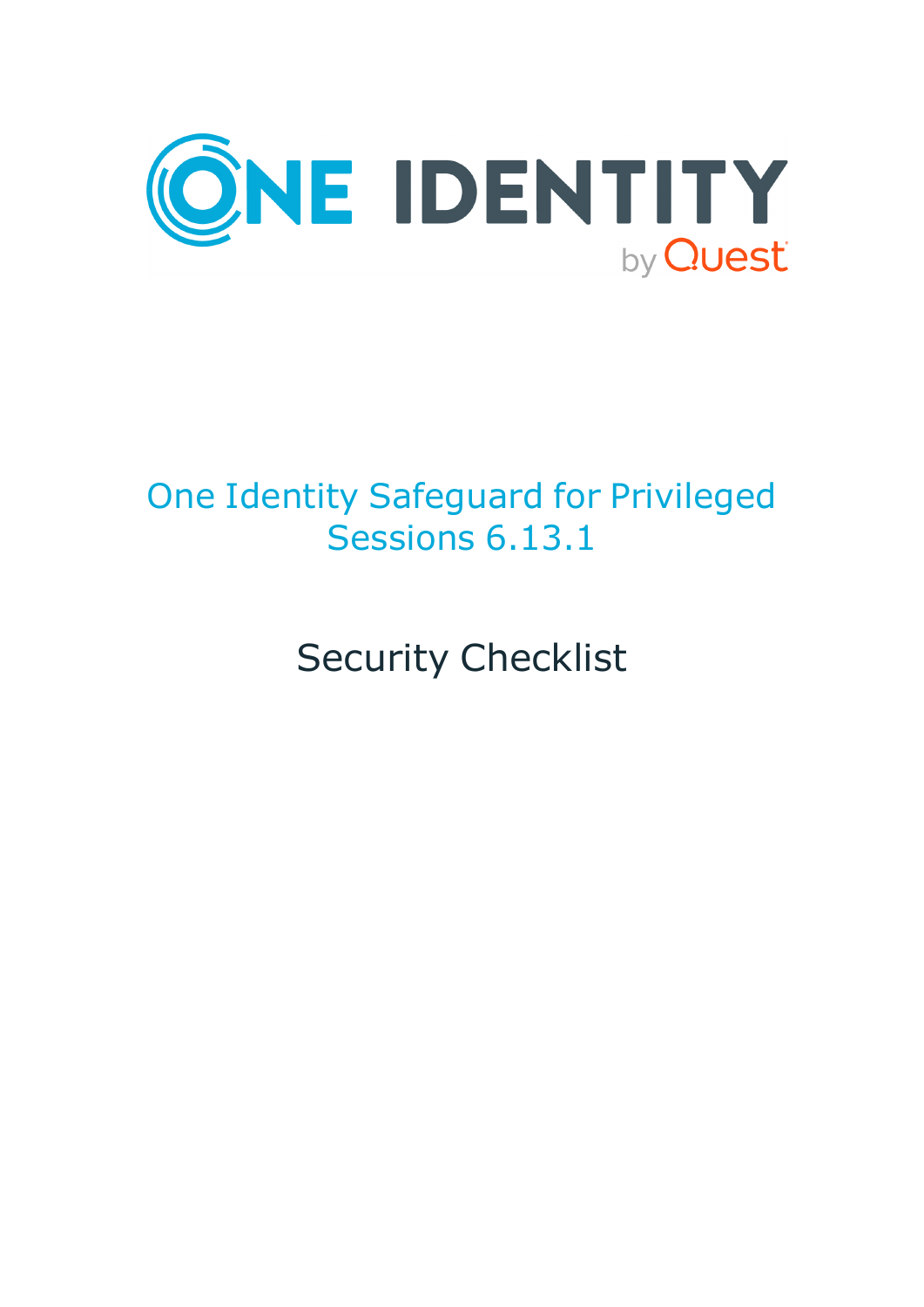### **Copyright 2022 One Identity LLC.**

### **ALL RIGHTS RESERVED.**

This guide contains proprietary information protected by copyright. The software described in this guide is furnished under a software license or nondisclosure agreement. This software may be used or copied only in accordance with the terms of the applicable agreement. No part of this guide may be reproduced or transmitted in any form or by any means, electronic or mechanical, including photocopying and recording for any purpose other than the purchaser's personal use without the written permission of One Identity LLC .

The information in this document is provided in connection with One Identity products. No license, express or implied, by estoppel or otherwise, to any intellectual property right is granted by this document or in connection with the sale of One Identity LLC products. EXCEPT AS SET FORTH IN THE TERMS AND CONDITIONS AS SPECIFIED IN THE LICENSE AGREEMENT FOR THIS PRODUCT, ONE IDENTITY ASSUMES NO LIABILITY WHATSOEVER AND DISCLAIMS ANY EXPRESS, IMPLIED OR STATUTORY WARRANTY RELATING TO ITS PRODUCTS INCLUDING, BUT NOT LIMITED TO, THE IMPLIED WARRANTY OF MERCHANTABILITY, FITNESS FOR A PARTICULAR PURPOSE, OR NON-INFRINGEMENT. IN NO EVENT SHALL ONE IDENTITY BE LIABLE FOR ANY DIRECT, INDIRECT, CONSEQUENTIAL, PUNITIVE, SPECIAL OR INCIDENTAL DAMAGES (INCLUDING, WITHOUT LIMITATION, DAMAGES FOR LOSS OF PROFITS, BUSINESS INTERRUPTION OR LOSS OF INFORMATION) ARISING OUT OF THE USE OR INABILITY TO USE THIS DOCUMENT, EVEN IF ONE IDENTITY HAS BEEN ADVISED OF THE POSSIBILITY OF SUCH DAMAGES. One Identity makes no representations or warranties with respect to the accuracy or completeness of the contents of this document and reserves the right to make changes to specifications and product descriptions at any time without notice. One Identity does not make any commitment to update the information contained in this document.

If you have any questions regarding your potential use of this material, contact:

One Identity LLC. Attn: LEGAL Dept 4 Polaris Way Aliso Viejo, CA 92656

Refer to our Web site [\(http://www.OneIdentity.com](http://www.oneidentity.com/)) for regional and international office information.

### **Patents**

One Identity is proud of our advanced technology. Patents and pending patents may apply to this product. For the most current information about applicable patents for this product, please visit our website at [http://www.OneIdentity.com/legal/patents.aspx.](http://www.oneidentity.com/legal/patents.aspx)

#### **Trademarks**

One Identity and the One Identity logo are trademarks and registered trademarks of One Identity LLC. in the U.S.A. and other countries. For a complete list of One Identity trademarks, please visit our website at [www.OneIdentity.com/legal](http://www.oneidentity.com/legal). All other trademarks are the property of their respective owners.

#### **Legend**

**WARNING: A WARNING icon highlights a potential risk of bodily injury or property** œ **damage, for which industry-standard safety precautions are advised. This icon is often associated with electrical hazards related to hardware.**

**CAUTION: A CAUTION icon indicates potential damage to hardware or loss of data if instructions are not followed.**

SPS Security Checklist Updated - 12 April 2022, 12:38 Version - 6.13.1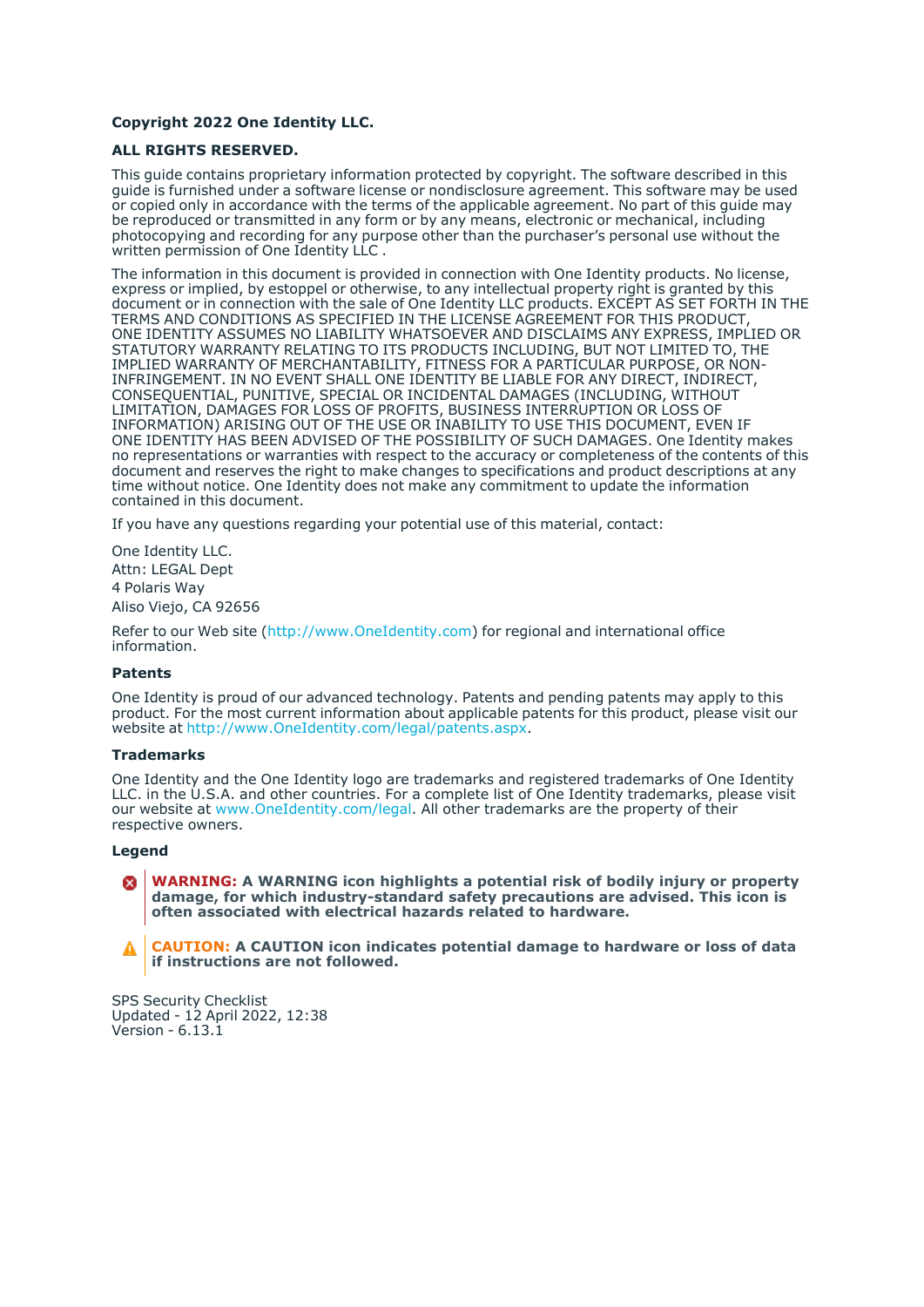## **Contents**

| Security checklist for configuring One Identity Safeguard for Privileged |  |
|--------------------------------------------------------------------------|--|
|                                                                          |  |
|                                                                          |  |
|                                                                          |  |
|                                                                          |  |
|                                                                          |  |
|                                                                          |  |
|                                                                          |  |

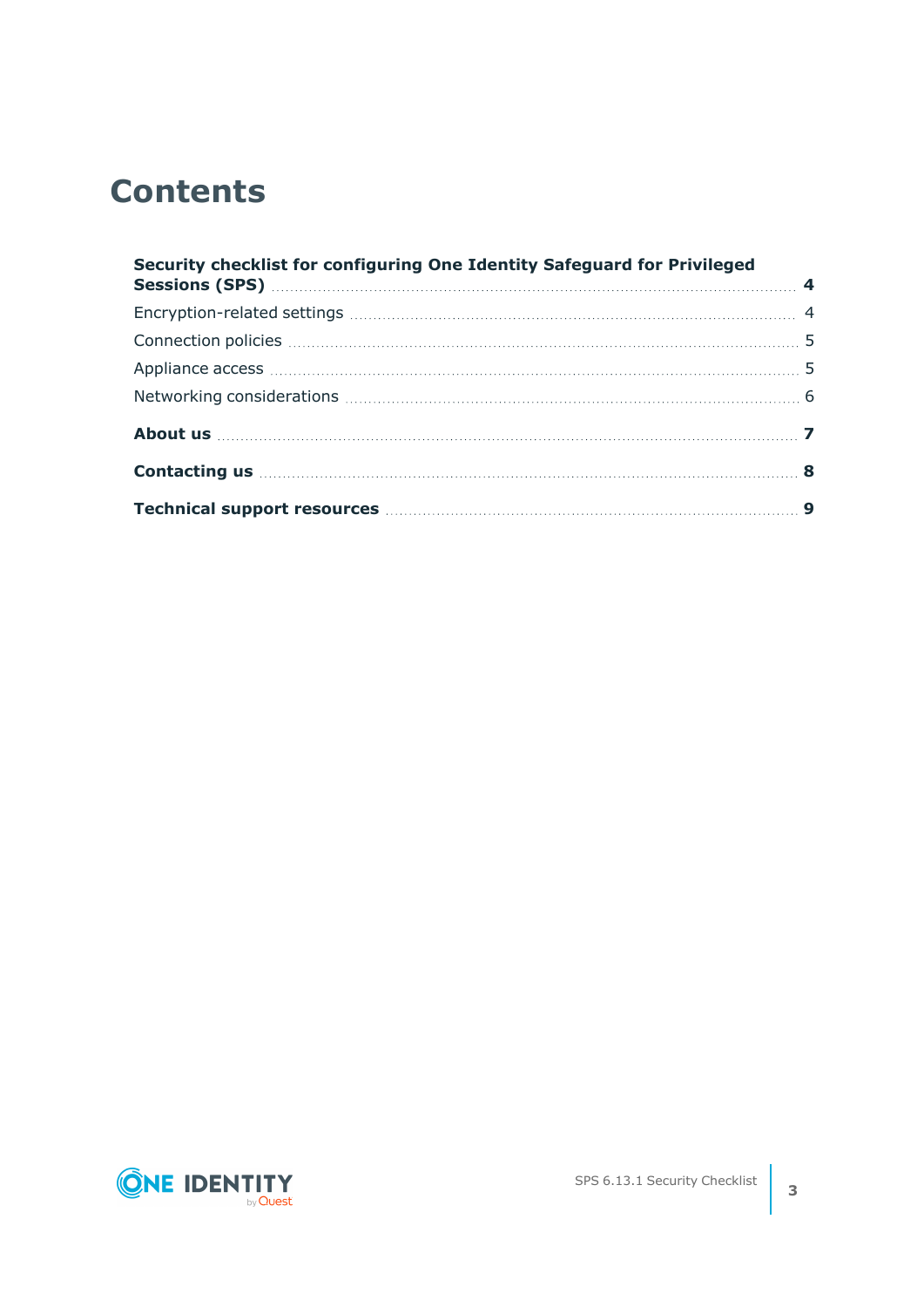## <span id="page-3-0"></span>**Security checklist for configuring One Identity Safeguard for Privileged Sessions (SPS)**

The following checklist is a set of recommendations and configuration best practices to ensure that your One Identity Safeguard for Privileged Sessions (SPS) is configured securely.

### <span id="page-3-1"></span>**Encryption-related settings**

- $\cdot$  TIP: One Identity recommends using 2048-bit RSA keys (or stronger).
- Use strong passwords: at least 8 characters that include numbers, letters, special characters, and capital letters. For local One Identity Safeguard for Privileged Sessions (SPS) users, require the use of strong passwords (set **Users & Access Control** > **Login options** > **Minimal password strength** to strong). For more information, see "Setting [password](https://support.oneidentity.com/technical-documents/safeguard-for-privileged-sessions/6.13.1/administration-guide/user-management-and-access-control/setting-password-policies-for-local-users/) policies for local users" in the [Administration](https://support.oneidentity.com/technical-documents/safeguard-for-privileged-sessions/6.13.1/administration-guide/user-management-and-access-control/setting-password-policies-for-local-users/) Guide.
- When exporting the configuration of SPS, or creating configuration backups, always use encryption. Handle the exported data with care, as it contains sensitive information, including credentials. For details on encrypting the configuration, see "Encrypting configuration backups with GPG" in the [Administration](https://support.oneidentity.com/technical-documents/safeguard-for-privileged-sessions/6.13.1/administration-guide/basic-settings/data-and-configuration-backups/encrypting-configuration-backups-with-gpg/) Guide.
- Use every keypair or certificate only for one purpose. Do not reuse cryptographic keys or certificates (for example, do not use the certificate of the One Identity Safeguard for Privileged Sessions (SPS) webserver to encrypt audit trails, or the same keypair for signing and encrypting data).
- Do not use the CBC block cipher mode, or the diffie-hellman-group1-sha1 key exchange algorithm. For details, see "Supported encryption [algorithms"](https://support.oneidentity.com/technical-documents/safeguard-for-privileged-sessions/6.13.1/administration-guide/ssh-specific-settings/supported-encryption-algorithms/) in the [Administration](https://support.oneidentity.com/technical-documents/safeguard-for-privileged-sessions/6.13.1/administration-guide/ssh-specific-settings/supported-encryption-algorithms/) Guide.
- Always encrypt your audit trails to protect sensitive data. For details, see ["Encrypting](https://support.oneidentity.com/technical-documents/safeguard-for-privileged-sessions/6.13.1/administration-guide/general-connection-settings/audit-policies/encrypting-audit-trails/)" audit trails" in the [Administration](https://support.oneidentity.com/technical-documents/safeguard-for-privileged-sessions/6.13.1/administration-guide/general-connection-settings/audit-policies/encrypting-audit-trails/) Guide.



SPS 6.13.1 Security Checklist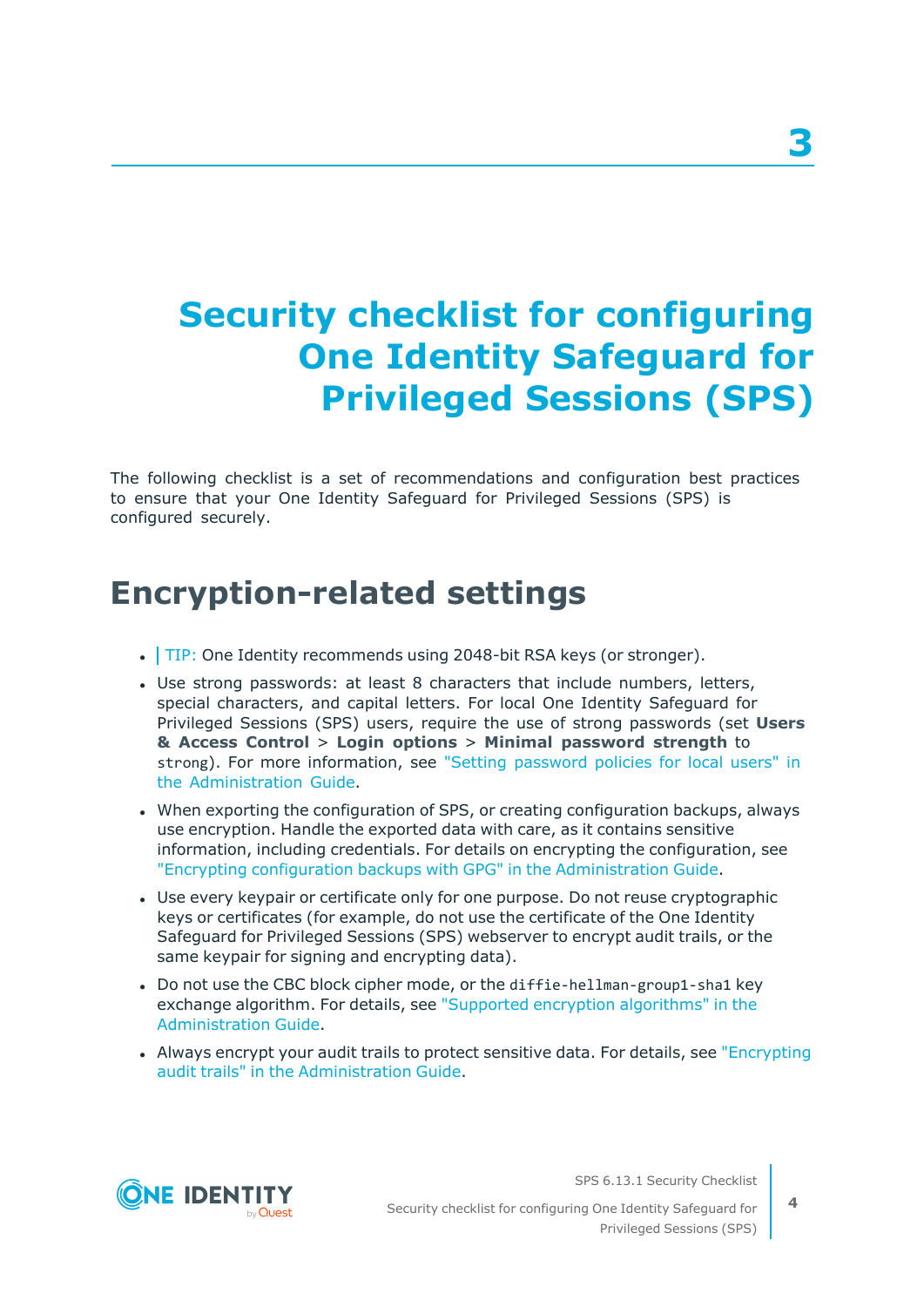## <span id="page-4-0"></span>**Connection policies**

- When configuring connection policies, always limit the source of the connection to the client network that requires access to the connection.
- Always use gateway authentication to authenticate clients. Do not trust the source IP address of a connection, or the result of server authentication.
- To prevent Denial of Service (DoS) attacks against One Identity Safeguard for Privileged Sessions (SPS), set the **Connection rate limit** option of your connection policies. For details, see "Configuring connections" in the [Administration](https://support.oneidentity.com/technical-documents/safeguard-for-privileged-sessions/6.13.1/administration-guide/general-connection-settings/configuring-connections/) Guide.
- Configure your RDP connection policies to use strong encryption. To enable SSLencryption for the RDP protocol, see "Enabling [TLS-encryption](https://support.oneidentity.com/technical-documents/safeguard-for-privileged-sessions/6.13.1/administration-guide/rdp-specific-settings/enabling-tls-encryption-for-rdp-connections/) for RDP connections" in the [Administration](https://support.oneidentity.com/technical-documents/safeguard-for-privileged-sessions/6.13.1/administration-guide/rdp-specific-settings/enabling-tls-encryption-for-rdp-connections/) Guide.
- In RDP connections, if the client uses the Windows login screen to authenticate on the server, the password of the client is visible in the audit trail. To avoid displaying the password when replaying the audit trail, encrypt the upstream traffic in the audit trail using a separate certificate from the downstream traffic. For details, see ["Encrypting](https://support.oneidentity.com/technical-documents/safeguard-for-privileged-sessions/6.13.1/administration-guide/general-connection-settings/audit-policies/encrypting-audit-trails/) audit trails" in the [Administration](https://support.oneidentity.com/technical-documents/safeguard-for-privileged-sessions/6.13.1/administration-guide/general-connection-settings/audit-policies/encrypting-audit-trails/) Guide.
- Ensure that host key verification is enabled in SSH connection policies. That is, the **Server side host key settings > Allow plain host keys** and **Server side host key settings > Allow X.509 host certificates** options do not have the **No check required** option selected. For details, see ["Setting](https://support.oneidentity.com/technical-documents/safeguard-for-privileged-sessions/6.13.1/administration-guide/ssh-specific-settings/setting-the-ssh-host-keys--of-the-connection/) the SSH host keys of the connection" in the [Administration](https://support.oneidentity.com/technical-documents/safeguard-for-privileged-sessions/6.13.1/administration-guide/ssh-specific-settings/setting-the-ssh-host-keys--of-the-connection/) Guide.

### <span id="page-4-1"></span>**Appliance access**

• Accessing the One Identity Safeguard for Privileged Sessions (SPS) host directly using SSH is not recommended or supported, except for troubleshooting purposes. In such case, the One Identity Support Team will give you exact instructions on what to do to solve the problem.

For security reasons, disable SSH access to SPS when it is not needed. For details, see "Enabling SSH access to the One Identity [Safeguard](https://support.oneidentity.com/technical-documents/safeguard-for-privileged-sessions/6.13.1/administration-guide/managing-one-identity-safeguard-for-privileged-sessions-sps/accessing-the-one-identity-safeguard-for-privileged-sessions-sps-console/enabling-ssh-access-to-the-one-identity-safeguard-for-privileged-sessions-sps-host/) for Privileged Sessions (SPS) host" in the [Administration](https://support.oneidentity.com/technical-documents/safeguard-for-privileged-sessions/6.13.1/administration-guide/managing-one-identity-safeguard-for-privileged-sessions-sps/accessing-the-one-identity-safeguard-for-privileged-sessions-sps-console/enabling-ssh-access-to-the-one-identity-safeguard-for-privileged-sessions-sps-host/) Guide.

- Permit administrative access to SPS only from trusted networks. If possible, monitored connections and administrative access to the SPS web interface should originate from separate networks.
- Configure SPS to send an alert if a user fails to login to SPS. For details, see the **Login failed** alert in "System related traps" in the [Administration](https://support.oneidentity.com/technical-documents/safeguard-for-privileged-sessions/6.13.1/administration-guide/basic-settings/configuring-system-monitoring-on-sps/system-related-traps/) Guide.
- <sup>l</sup> Configure **Disk space fill-up prevention**, and configure SPS to send an alert if the free space on the disks of SPS is low. For details, see ["Preventing](https://support.oneidentity.com/technical-documents/safeguard-for-privileged-sessions/6.13.1/administration-guide/basic-settings/configuring-system-monitoring-on-sps/preventing-disk-space-fill-up/) disk space fill-up" in the [Administration](https://support.oneidentity.com/technical-documents/safeguard-for-privileged-sessions/6.13.1/administration-guide/basic-settings/configuring-system-monitoring-on-sps/preventing-disk-space-fill-up/) Guide.



SPS 6.13.1 Security Checklist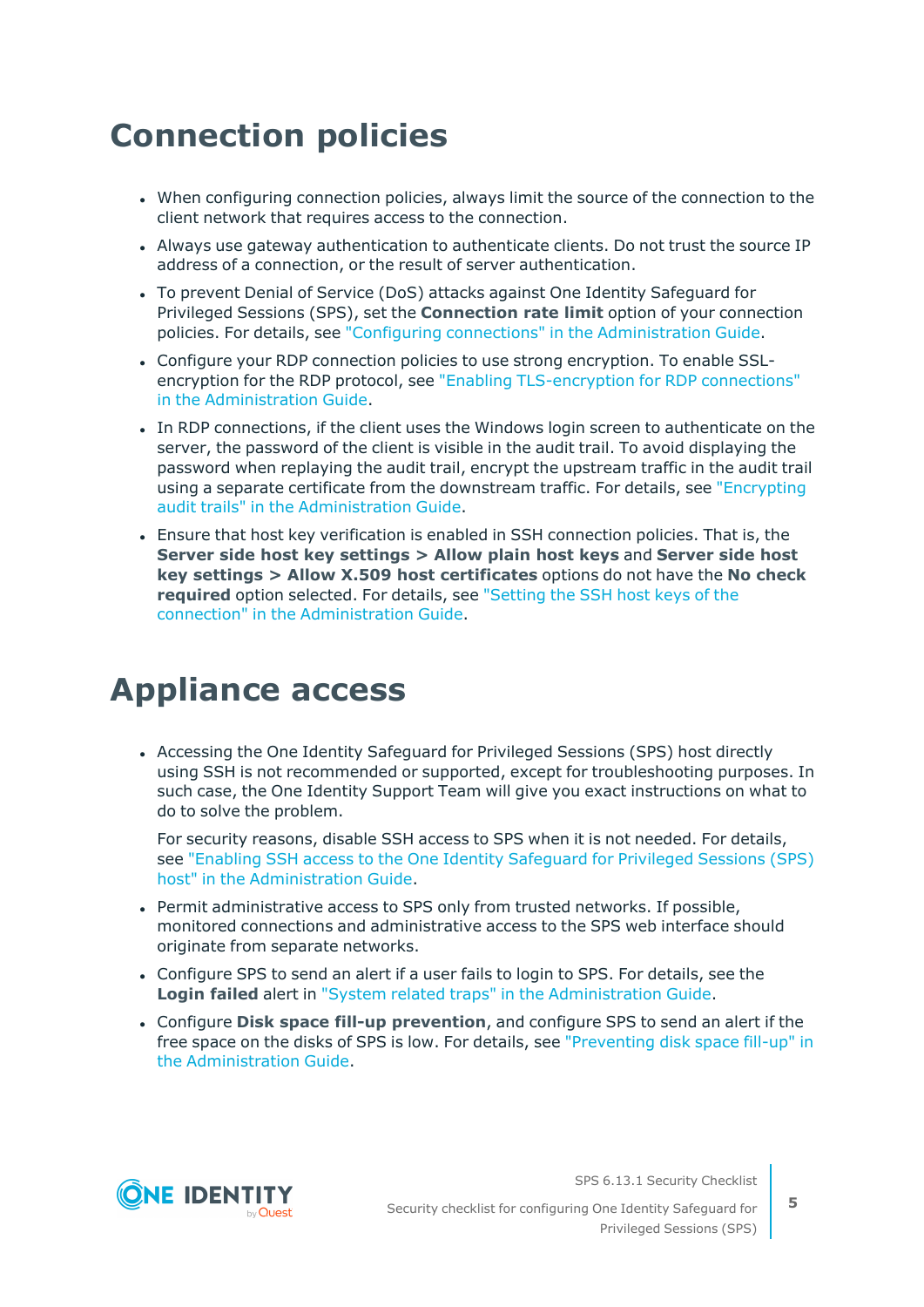## <span id="page-5-0"></span>**Networking considerations**

- One Identity Safeguard for Privileged Sessions (SPS) stores sensitive data. Use a firewall and other appropriate controls to ensure that unauthorized connections cannot access it.
- If possible, enable management access to SPS only from trusted networks.
- . Make sure that the HA interface of SPS is connected to a trusted network.



SPS 6.13.1 Security Checklist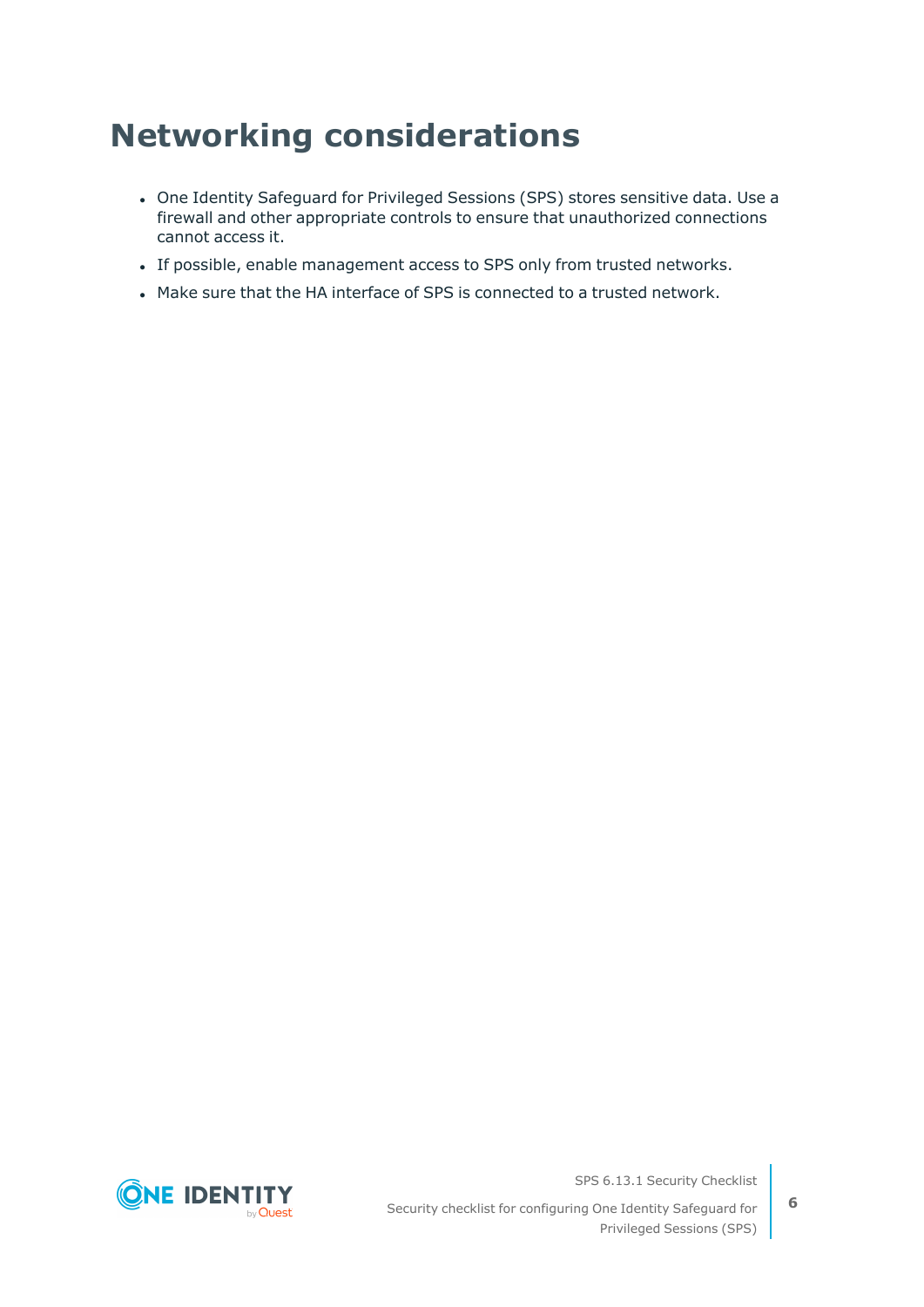<span id="page-6-0"></span>One Identity solutions eliminate the complexities and time-consuming processes often required to govern identities, manage privileged accounts and control access. Our solutions enhance business agility while addressing your IAM challenges with on-premises, cloud and hybrid environments.

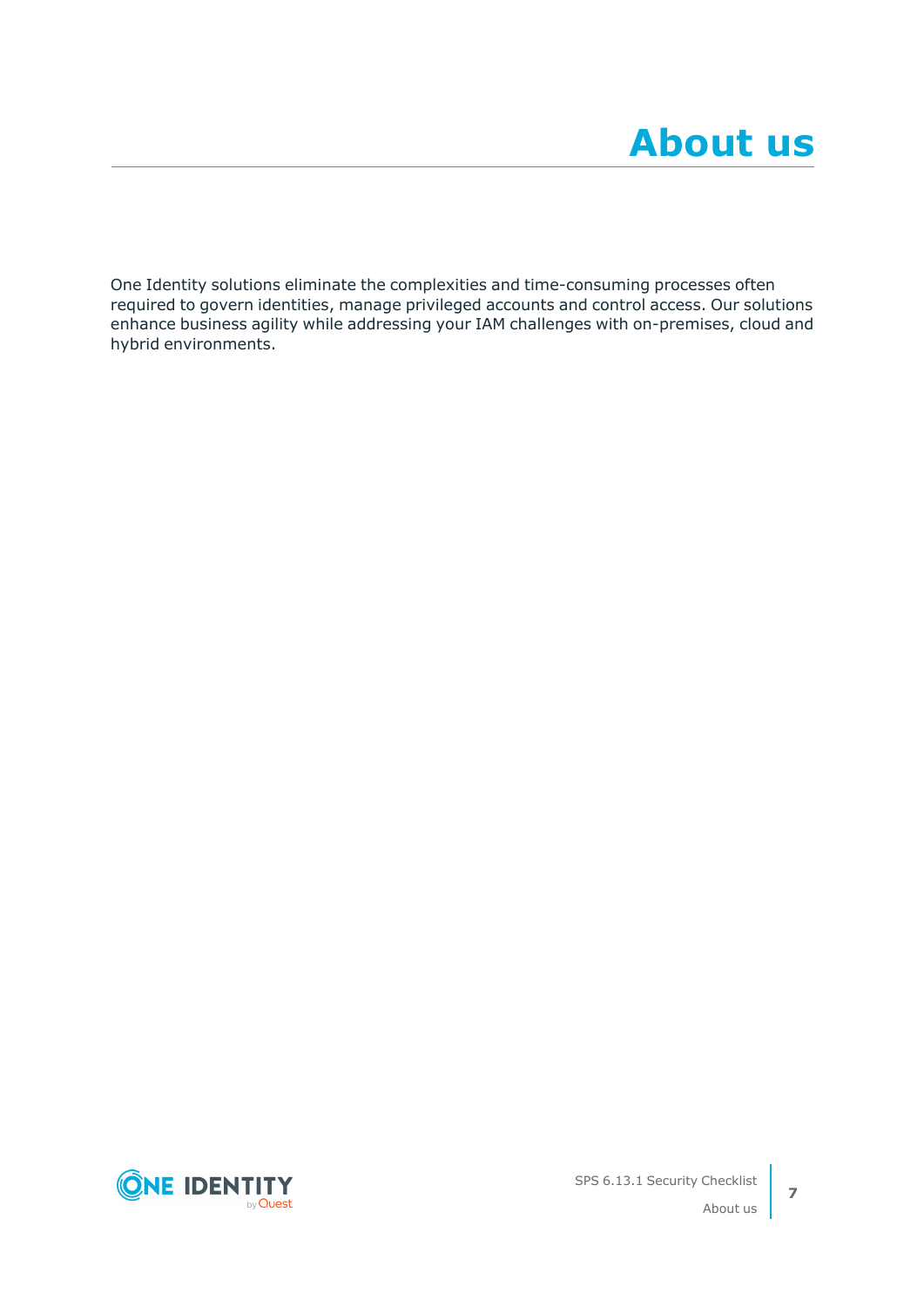# **Contacting us**

<span id="page-7-0"></span>For sales and other inquiries, such as licensing, support, and renewals, visit [https://www.oneidentity.com/company/contact-us.aspx.](https://www.oneidentity.com/company/contact-us.aspx)

**ONE IDENTITY** by **Quest**